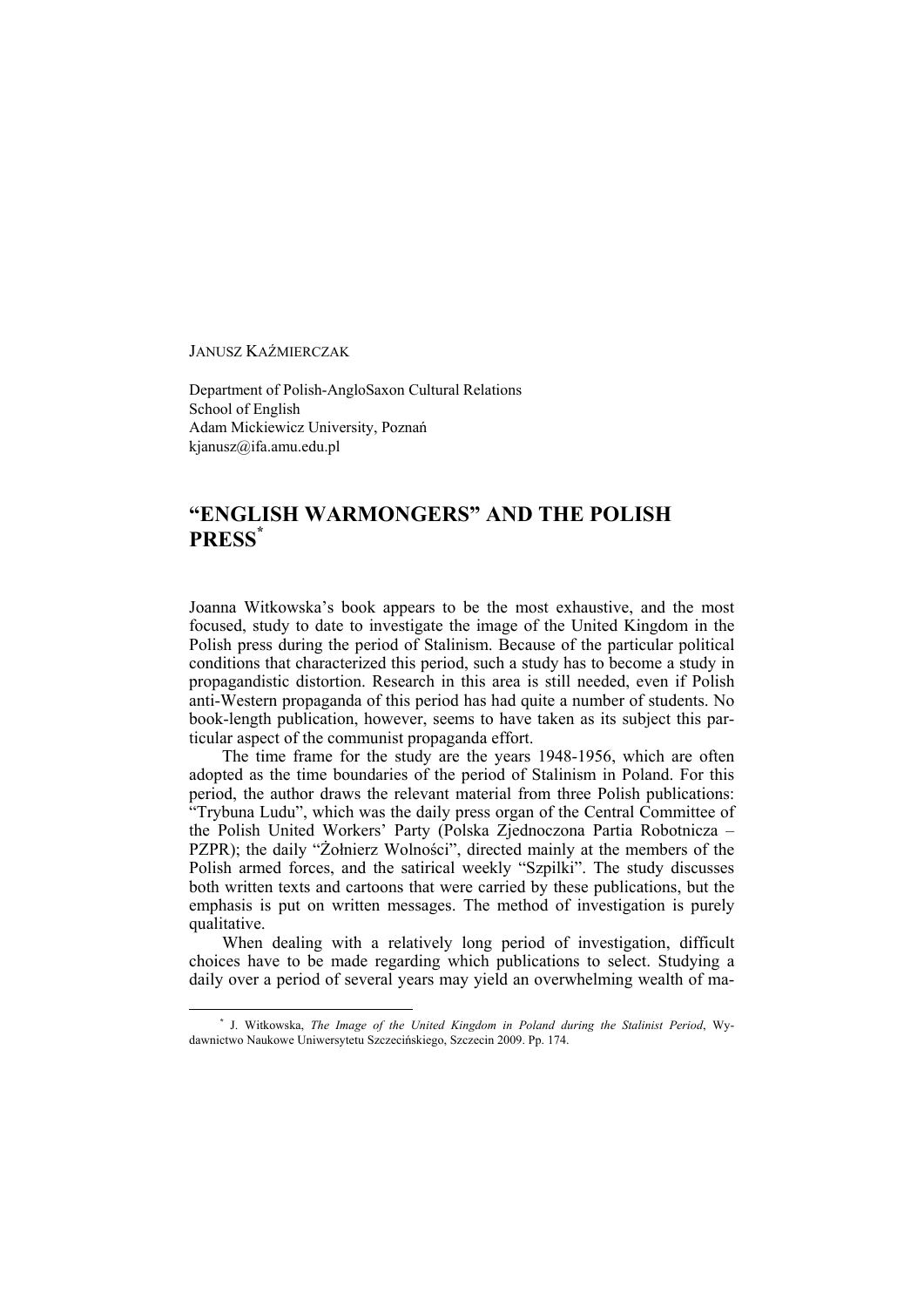terial. The three titles selected can be argued to offer sufficient representation of the national press of the period. However, to increase the comprehensiveness of the picture, an additional source of primary material could be a local or regional publication, such as the daily "Gazeta Poznańska" or "Gazeta Pomorska", an examination of which would offer insights into how, in the conditions of a highly centralized media system, the propaganda campaign was carried out at the local level. Deciding not to, the author could be expected to define explicitly the scope of her interest to be the national press.

The secondary sources referred to in the study are varied and sufficient. The study uses both Polish and foreign literature on the subject and incorporates it well into the general course of the argument.

The study certainly benefits from the author making use of archival material preserved at the Archiwum Akt Nowych (Archives of New Records) in Warszawa. Previously secret, the material was helpful for the author in writing about the methods of propaganda; it also offered a glimpse into the "fears, doubts and failures" of the propagandists (p. 11).

The contents of the book is organized into Introduction, five chapters, Conclusion, Appendix, and Bibliography. The book ends with a Polish summary.

 The Introduction presents the aim and scope of the study and defines some basic terms, as they are used in the work. These definitions concern the concepts of "propaganda", "Stalinism", and "newspeak". The Introduction also contains a brief commentary on the use of the adjective "English" in the discussed propaganda to stand for its "British" referent.

Of the chapters of the book, Chapter One discusses the Cold War as the complex milieu in which the analysed media activity was taking place. Chapters Two to Five discuss aspects of the created image of the United Kingdom: Chapter Two speaks of the presentation of the British as warmongers; Chapter Three analyses the use of the theme of Britain as a ruthless colonial power; Chapter Four focuses on the criticism of the Labour Party; and Chapter Five discusses the criticism of capitalism in Britain, particularly as it defined British domestic affairs. The Conclusion concentrates on the lack of effectiveness of the discussed propaganda. The Appendix contains nine reproductions of cartoons with anti-British elements taken from the weekly "Szpilki".

In the study the author shows her ability to draw convincing conclusions regarding the investigated historical reality, including the difficult question of the effectiveness of the discussed propaganda effort (pp. 77-78, 135-149, and elsewhere). She also proves to be able to make well grounded generalizations when exploring the vast collected material. Another strong point of the study is the analysis of the linguistic form of the propaganda messages, seamlessly incorporated into the overall design of the study. Also, the discussion of propaganda techniques, while scattered across the text, is revealing and satisfying.

The ideological and geopolitical dimensions of communist anti-Western propaganda, however, part of which was the discussed anti-British press propa